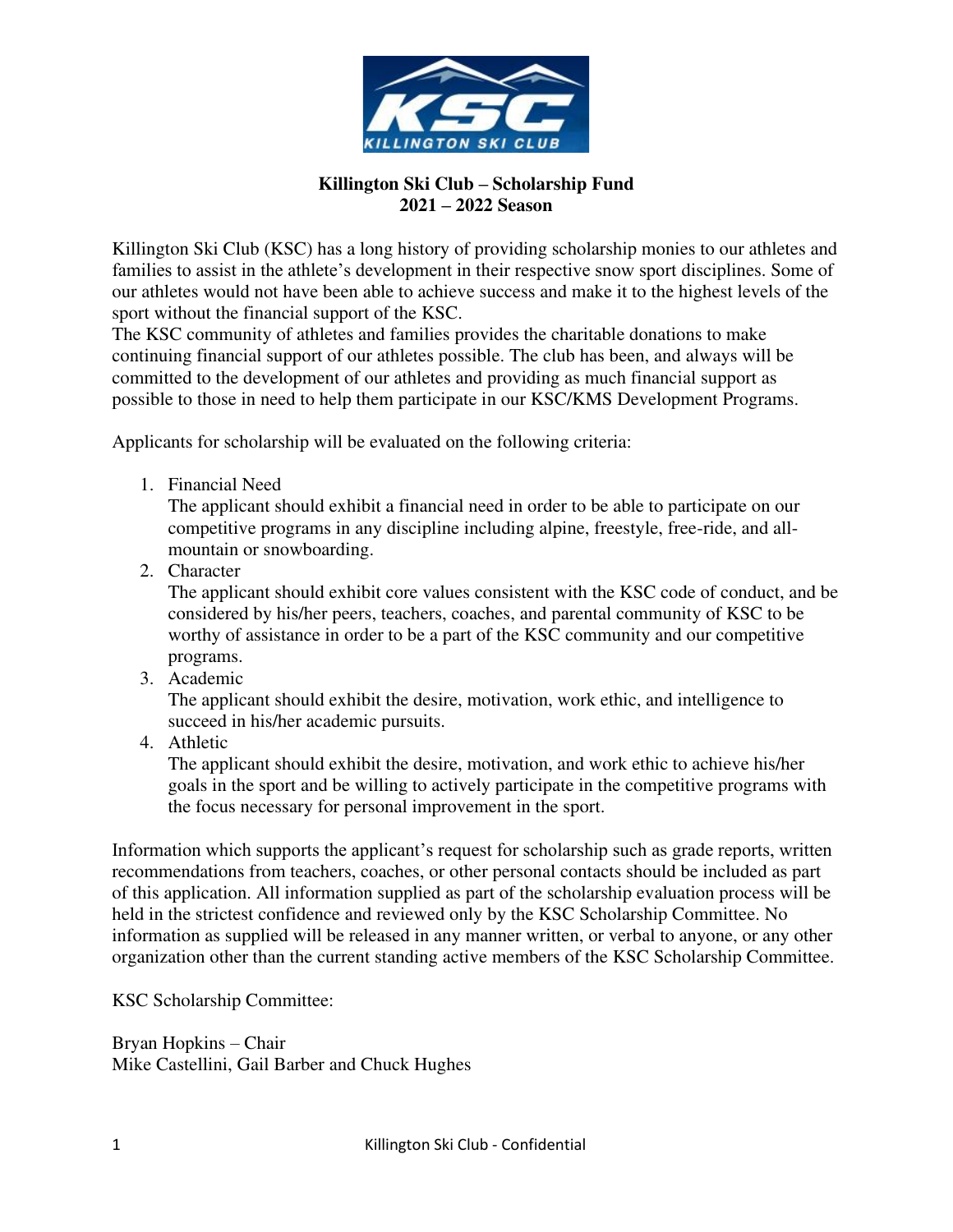

## **KSC/KMS Development Programs – Scholarship Application**

|                                                                                                                      | Applicant Address: (all correspondence will be mailed to this address)               |  |
|----------------------------------------------------------------------------------------------------------------------|--------------------------------------------------------------------------------------|--|
|                                                                                                                      |                                                                                      |  |
|                                                                                                                      |                                                                                      |  |
|                                                                                                                      |                                                                                      |  |
| $\frac{\ }{\ }$ yes $\frac{\ }{\ }$ no                                                                               | Was applicant a participant in KSC/KMS Development Programs the previous season?     |  |
|                                                                                                                      | What KSC/KMS Program is applicant participating in, or would like to participate in? |  |
|                                                                                                                      |                                                                                      |  |
| <u> 2000 - 2000 - 2000 - 2000 - 2000 - 2000 - 2000 - 2000 - 2000 - 2000 - 2000 - 2000 - 2000 - 2000 - 2000 - 200</u> |                                                                                      |  |
|                                                                                                                      |                                                                                      |  |
|                                                                                                                      |                                                                                      |  |
|                                                                                                                      |                                                                                      |  |
|                                                                                                                      |                                                                                      |  |
|                                                                                                                      |                                                                                      |  |
|                                                                                                                      |                                                                                      |  |
|                                                                                                                      |                                                                                      |  |
|                                                                                                                      |                                                                                      |  |
|                                                                                                                      | Please list other children dependent on parents for support:                         |  |
|                                                                                                                      |                                                                                      |  |
|                                                                                                                      |                                                                                      |  |

**How many of the children above will be attending tuition-charging institutions this season?**

**How many of the children above will be participating in KSC/KMS Development Programs this season?**